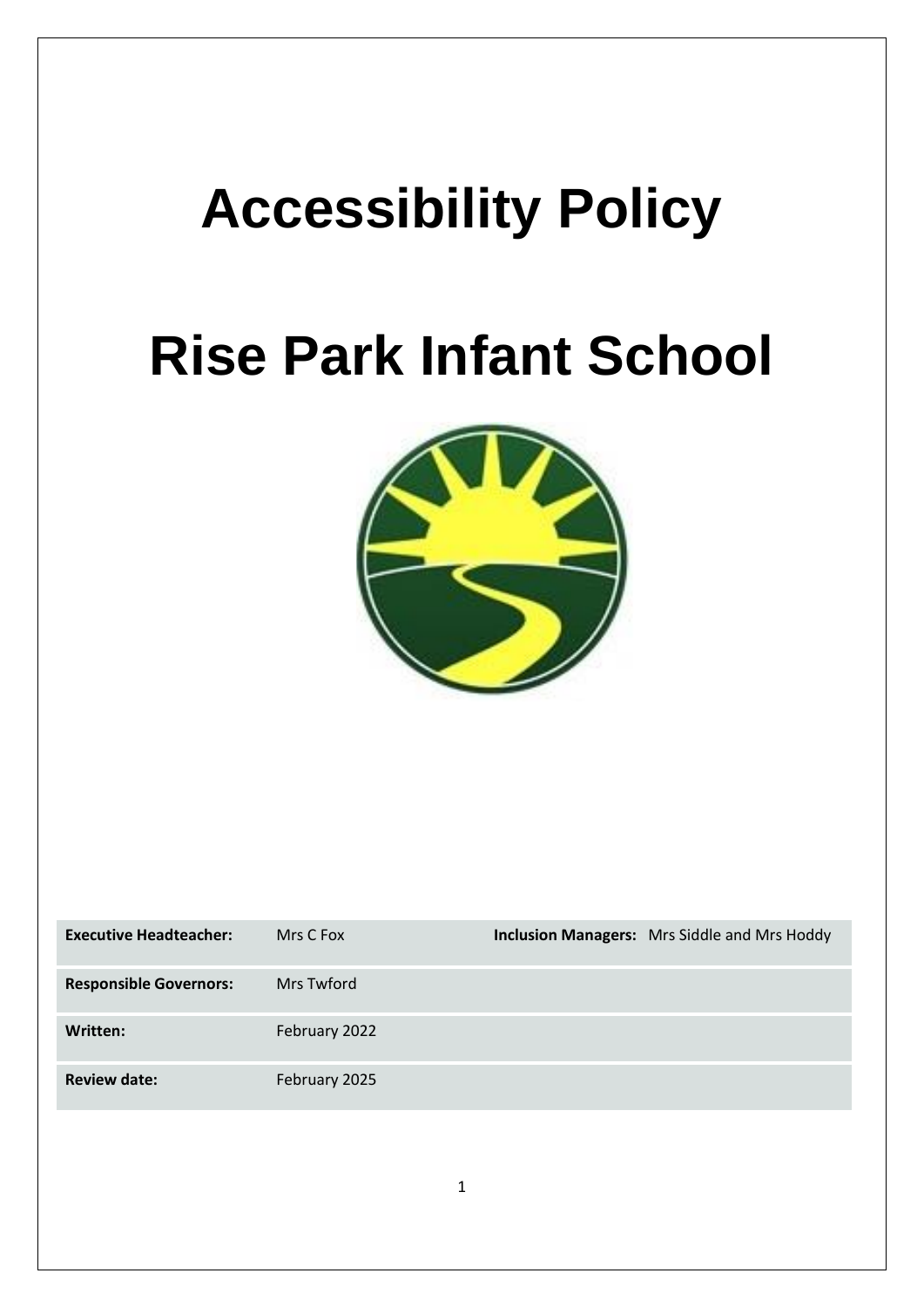### **1. Aims**

Schools are required under the Equality Act 2010 to have an accessibility plan. The purpose of the plan is to:

- Increase the extent to which disabled pupils can participate in the curriculum
- Improve the physical environment of the school to enable disabled pupils to take better advantage of education, benefits, facilities and services provided
- Improve the availability of accessible information to disabled pupils

Our school aims to treat all its pupils fairly and with respect. This involves providing access and opportunities for all pupils without discrimination of any kind.

Rise Park Infant School is committed to providing an environment that enables full curriculum access that values and includes all pupils, staff, parents and visitors regardless of their education, physical, sensory, social, spiritual, emotional and cultural needs.

Rise Park Infant School is a three form entry school. All of our classrooms are on ground floor level. Wheelchair users would need to use the front entrance of the school to gain access to the Year 2 classrooms but can gain direct access to the Reception Building. Ramp access is available for one of our Year 1 classrooms. The access from the playground allows wheelchair access to two different parts of the main building.

All external paths around the school are accessible for wheelchair users. We have a rail at the front of the school to support access for the disabled. We have two disabled toilets and a wet room in our Reception unit.

At present, we have children with a range of disabilities including those with moderate and specific learning/physical difficulties.

We have a small number of children for whom we hold medication for such as Epi-pens, Buccal Midazolam and insulin. A number of staff have been trained in the administration of these medications and appropriate procedures and care plans are in place.

At Rise Park Infant School, we liaise closely with the Local Authority, previous placements and any other agencies involved to collect information on disability so that the point of admission runs as smoothly as possible.

Parents of children with disabilities are consulted regularly about their views regarding provision at this school. We also aim to gain their involvement through regular SEN reviews, conducting effective liaison with playgroups, nurseries and regular meetings with the SENCO.

Our school is also committed to ensuring staff are trained in equality issues with reference to the Equality Act 2010, including understanding disability issues. Our school's complaints procedure covers the accessibility plan. If you have any concerns relating to accessibility in school, this procedure sets out the process for raising these concerns.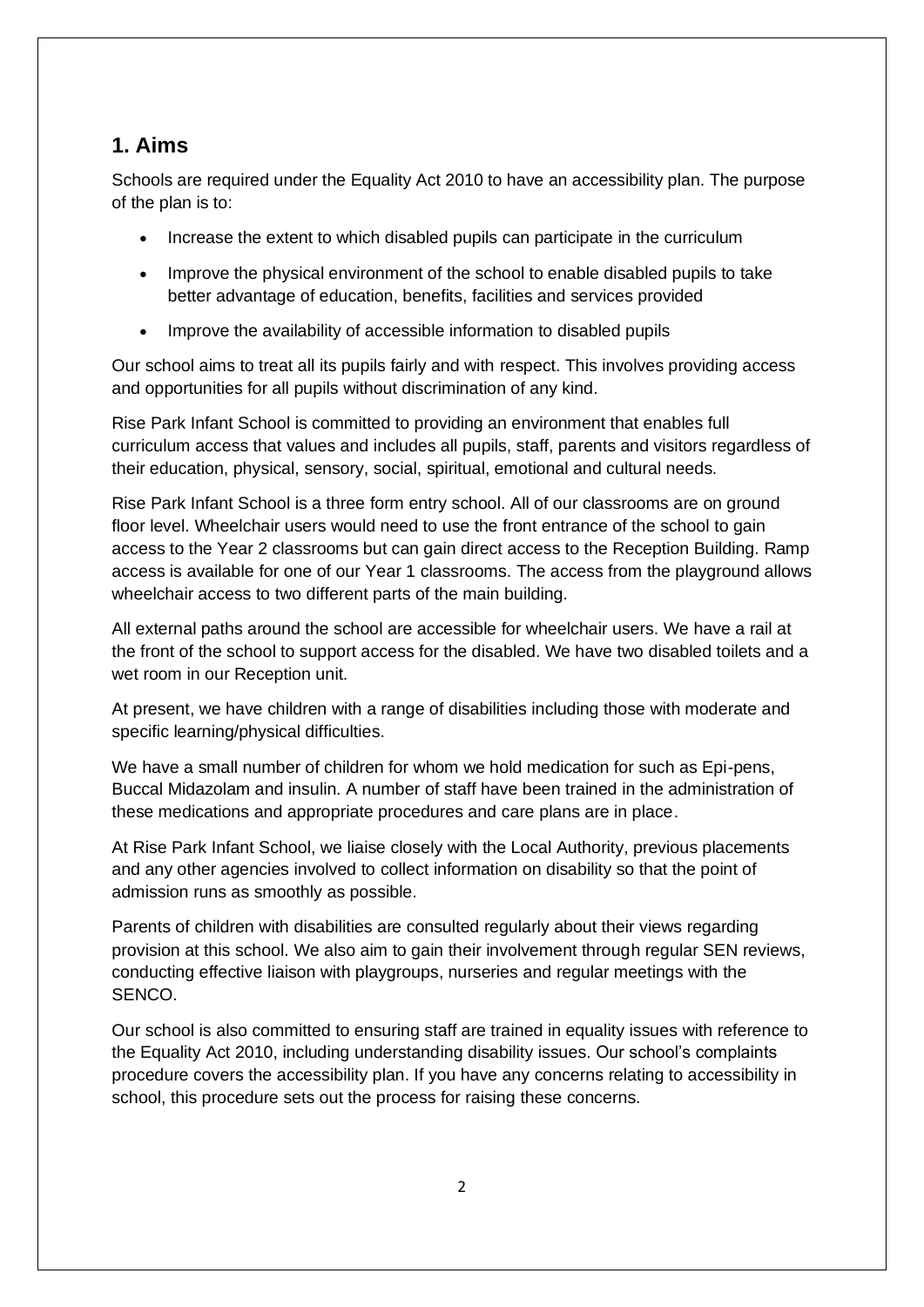## **2. Legislation and guidance**

This document meets the requirements of [schedule 10 of the Equality Act 2010](http://www.legislation.gov.uk/ukpga/2010/15/schedule/10) and the Department for Education (DfE) [guidance for schools on the Equality Act 2010.](https://www.gov.uk/government/publications/equality-act-2010-advice-for-schools)

The Equality Act 2010 defines an individual as disabled if he or she has a physical or mental impairment that has a 'substantial' and 'long-term' adverse effect on his or her ability to undertake normal day to day activities.

Under the [Special Educational Needs and Disability \(SEND\) Code of Practice,](https://www.gov.uk/government/publications/send-code-of-practice-0-to-25) 'long-term' is defined as 'a year or more' and 'substantial' is defined as 'more than minor or trivial'. The definition includes sensory impairments such as those affecting sight or hearing, and longterm health conditions such as asthma, diabetes, epilepsy and cancer.

Schools are required to make 'reasonable adjustments' for pupils with disabilities under the Equality Act 2010, to alleviate any substantial disadvantage that a disabled pupil faces in comparison with non-disabled pupils. This can include, for example, the provision of an auxiliary aid or adjustments to premises.

This policy complies with our funding agreement and articles of association.

## **1. Action plan**

This action plan sets out the aims of our accessibility plan in accordance with the Equality Act 2010.

Accessibility Plan Code

- C. Increase access to the curriculum for pupils with a disability
- E. Improve and maintain access to the physical environment
- I. Improve the delivery of written information to pupils

| <b>Objectives</b>                                                                | Co<br>de | Actions to be taken                                                                                                                                                                                                                          | <b>Person</b><br>responsi<br>ble          | Date to<br>complete<br>actions by             | Success criteria                                                                                                                                                                                                           |
|----------------------------------------------------------------------------------|----------|----------------------------------------------------------------------------------------------------------------------------------------------------------------------------------------------------------------------------------------------|-------------------------------------------|-----------------------------------------------|----------------------------------------------------------------------------------------------------------------------------------------------------------------------------------------------------------------------------|
| Increase<br>access to<br>the<br>curriculum<br>for pupils<br>with a<br>disability | C,<br>E  | Work with subject leaders to audit<br>curriculum<br>Audit resources to ensure<br>accessibility. Where relevant<br>ensure information is accessible:<br>Large print<br>Audio<br>$\bullet$<br>Symbols<br><b>Photos</b><br>Assistive technology | Subject<br><b>leaders</b><br><b>SENCo</b> | September<br>2021, 2022,<br>2023<br>(ongoing) | Curriculum resources<br>include examples of<br>people with<br>disabilities.<br>Curriculum progress<br>is tracked for all<br>pupils, including<br>those with a<br>disability.<br>The curriculum is<br>reviewed to ensure it |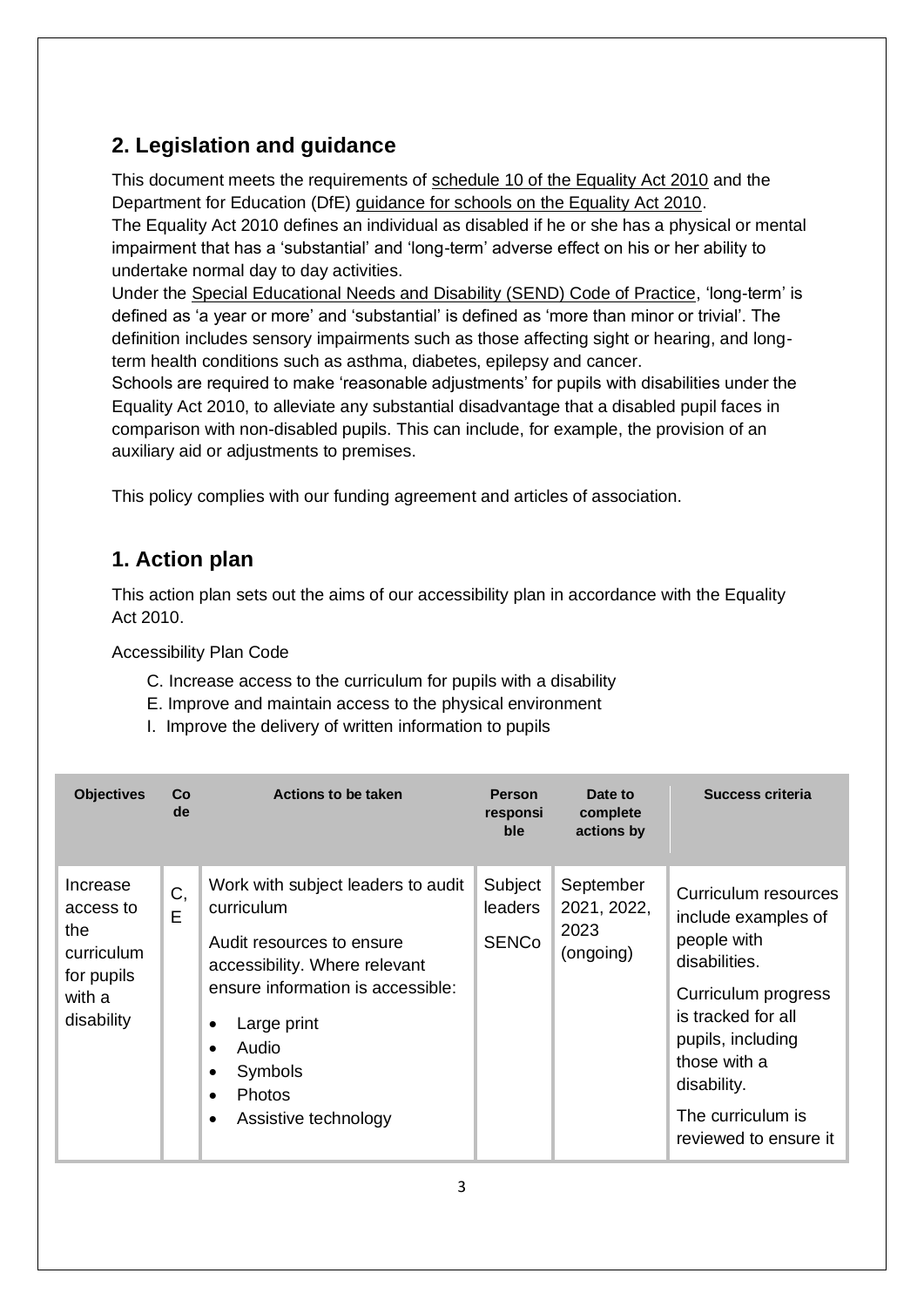|                                                                              |                | Develop use of key resources<br>throughout the curriculum:<br>Knowledge organisers<br>$\bullet$<br>Social stories<br>Vocabulary groups                                                                                                                                                                                                                                                                           |                                                                                  |                                    | meets the needs of<br>all pupils.                                                                                                                                                                                                                                                           |
|------------------------------------------------------------------------------|----------------|------------------------------------------------------------------------------------------------------------------------------------------------------------------------------------------------------------------------------------------------------------------------------------------------------------------------------------------------------------------------------------------------------------------|----------------------------------------------------------------------------------|------------------------------------|---------------------------------------------------------------------------------------------------------------------------------------------------------------------------------------------------------------------------------------------------------------------------------------------|
| To ensure<br>smooth<br>transition of<br>all pupils<br>with SEND              | C,<br>I,<br>E  | Person centred transition meeting<br>to include discussion on the<br>layout of the classroom<br>environment to ensure<br>accessibility for children with a<br>range of learning/ behavioural /<br>physical needs<br>Include this information in pupil<br>profiles<br>Transition of information to Junior<br>school and visits.<br>SEN list with links to professional<br>info for teachers to have access<br>to. | <b>Class</b><br>teacher<br><b>SENCo</b><br>Y2<br>Teache<br>rs and<br><b>LSAs</b> | Summer<br>term 2021,<br>2022, 2023 | All children have a<br>successful transition<br>to the Junior school<br>All staff are aware of<br>the needs of all<br>pupils and plan<br>appropriately from<br>the start of term<br>All key information is<br>shared by the end of<br>the summer term<br>PCRs are held for all<br>children. |
| To improve<br>pupil voice<br>for children<br>with SEND<br>at school          | $\overline{C}$ | SEND pupils to be on school<br>council<br>SEND voice captured through<br><b>Newsletters</b><br>Pupil voice is captured on a<br>termly basis, in an accessible<br>format (e.g. video, voice<br>recording, scribed).                                                                                                                                                                                               | School<br>council<br>lead<br><b>SENCo</b>                                        | Ongoing                            | All children given the<br>opportunity of a<br>voice in decisions<br>made for the school<br><b>Newsletters</b><br>represent all pupils                                                                                                                                                       |
| To improve<br>the<br>progress<br>and<br>participatio<br>n for pupils<br>with | C,<br>I,<br>E  | Pupil profiles<br>Develop fine motor and gross<br>motor groups across school if as<br>necessary<br>Develop use of sensory circuits                                                                                                                                                                                                                                                                               | <b>SENCo</b><br><b>SENCo</b>                                                     | September<br>2022<br>Ongoing       | <b>Provision Maps</b><br>Observations                                                                                                                                                                                                                                                       |